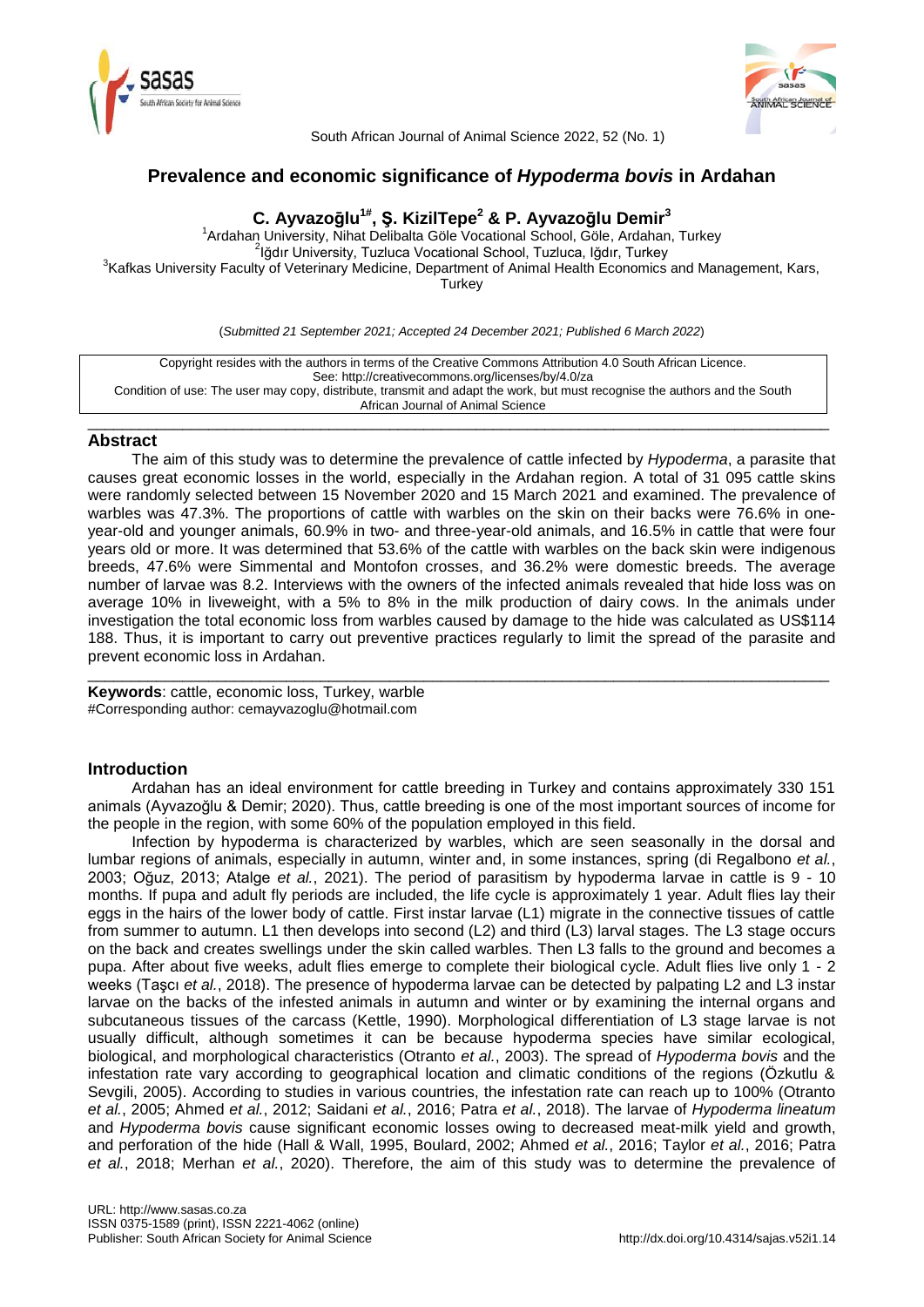*Hypoderma* infection of cattle in Ardahan by palpating the skin in autumn and winter and to attract attention to the economic importance of the disease.

### **Materials and Methods**

Ethical approval for this study was received from Ardahan University Scientific Publication and Ethics Committee; decision number E-67796128-000-2100006245.

Animal barns in the Merkez, Çıldır, Posof, Hanak, Damal, Göle districts of Ardahan were visited between November 2020 and 15 March 2021. These dates corresponded to the period between the return date of the cattle from the pasture and the date of going to the pasture. The backs of cattle were palpated to detect the boils or warble sacs caused by *Hypoderma* infection. A total of 31 095 randomly chosen animals were examined by hand. Age, breed, and gender of affected cattle were also recorded. The number of warbles was divided into three groups according to their frequency. Cattle with fewer than five warbles on the back skin were in Group 1, those with six to ten were in Group 2, and those with 11 or more were in Group 3.

The SPSS 20 program (IBM Corp., Armonk, New York, USA) was used for statistical analysis. Chisquare test was used to evaluate the effects of age, sex and location on the incidence of *Hypoderma bovis*. The general linear model procedure was used to assess these effects on the intensity of infestation. When significant (*P* <0.05) effects were detected, the means were compared with Tukey's test.

### **Results and Discussion**

Warbles caused by hypoderma larvae were detected on the backs of 47.3% of the 31 095 cattle that were examined for hypodermosis (Table 1). The frequency of warbles from hypoderma infection varied (*P* <0,01) between the Ardahan Merkez, Çıldır, Posof, Hanak, Damal, and Göle districts. A total of 37.7% (5 550) of the cattle had fewer than five warbles, 46.4% (6 821) had five to ten, and 15.9% (2 345) had more than ten. Infection was detected at higher rates in areas with the largest numbers of cattle (Çıldır and Göle) and lower in areas with the smallest number (Hanak and Posof). The incidence of warbles in places at an altitude of 1800 or more metres above sea level, such as Damal, Göle and Çıldır, was 48.7% and in Posof at a lower altitude (1500 m), warbles were found in 29.8% of the cattle (*P* <0.01).

| <b>District</b> | Incidence of hypoderma infection |               |         |  |
|-----------------|----------------------------------|---------------|---------|--|
|                 | Warbles                          | No warbles    | Total   |  |
| Centre          | 3 184 (46.2%)                    | 3706 (53.8%)  | 6890    |  |
| Çıldır          | 4 410 (51.1%)                    | 4 216 (48.9%) | 8626    |  |
| Posof           | 404 (29.8%)                      | 952 (70.2%)   | 1 3 5 6 |  |
| Hanak           | 842 (46.8%)                      | 956 (53.2%)   | 1798    |  |
| Damal           | 1786 (36.8%)                     | 3 070 (63.2%) | 4856    |  |
| Göle            | 4 090 (54.0%)                    | 3 479 (46.0%) | 7569    |  |
| Total           | 14 716 (47.3%)                   | 6 379 (52.7%) | 31 095  |  |

**Table 1** Distribution of warbles from hypoderma infection in regions of Ardahan, Turkey

Of these animals, 61% were Simmental and Montofon crossbreds, 23.7% were imported breeds, and 15.4% were native breeds, 38.7% were male, 61.3% were female, and 32,0% of them were under one year old, 26.1% were 2 - 3 years old and 41.9% were 4 years old and over. Table 2 shows the incidence rates of the disease by breed, age, and gender. The incidence of warbles caused by hypoderma larvae was twice as high in males as in females ( $P < 0.01$ ). The age of the cattle likewise affected whether they had been infected by hypoderma*,* with the cattle that were one year old and less and those four years old and older being more likely to be infected than those that were two or three years old  $(P < 0.01)$ . Finally, the imported breeds had the highest percentage of cattle infected with hypoderma, Simmental and Montofon crosses were intermediate, and the local breeds experienced the lowest rate of affliction (*P* <0.01).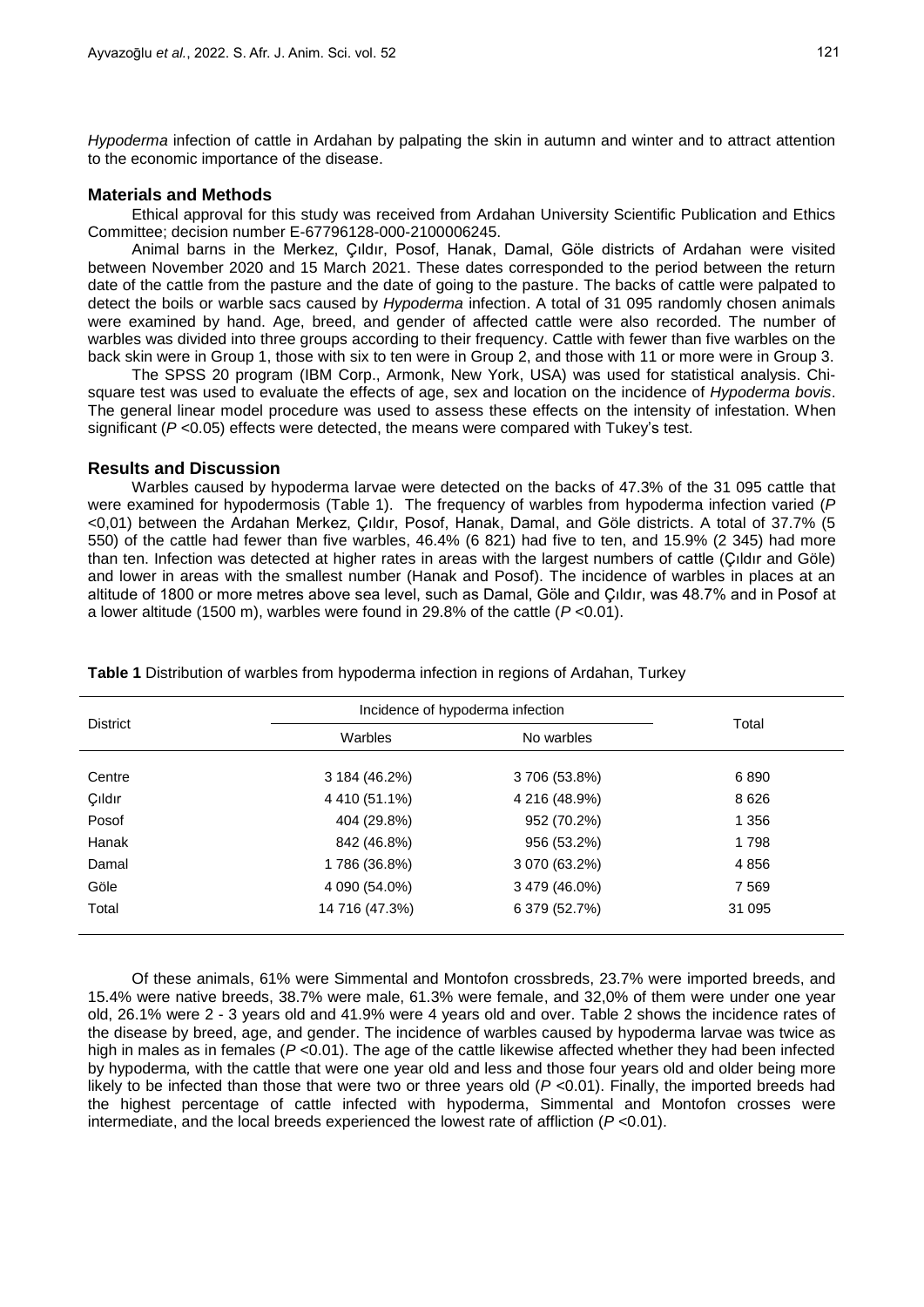| Classification |               |               | Incidence of hypoderma infection |         |          |
|----------------|---------------|---------------|----------------------------------|---------|----------|
|                |               | Warbles       | No warbles                       | Total   | P-value  |
| Gender         | Male          | 8 308 (68.9%) | 3 751 (31.1%)                    | 12 059  |          |
|                | Female        | 6 425 (33.7%) | 12 628 (66.3%)                   | 19 053  | P < 0.01 |
| Age, years     | $\leq 1$      | 7 656 (76.7%) | 2 327 (23.3%)                    | 9983    |          |
|                | $2 - 3$       | 4 929 (60.9%) | 3 168 (39.1%)                    | 8 0 9 7 | P < 0.01 |
|                | $\geq 4$      | 2 148 (16.5%) | 10 884 (83.5%)                   | 13 0 32 |          |
| <b>Breed</b>   | Crossbred     | 9 018 (47.6%) | 9 917 (52.4%)                    | 18 935  |          |
|                | Imported      | 3 984 (53.6%) | 3 442 (46.4%)                    | 7426    | P < 0.01 |
|                | <b>Native</b> | 1 731 (36.4%) | 3 020 (63.6%)                    | 4 7 5 1 |          |

**Table 2** The influence of breed, age and gender on the incidence of hypoderma infection in cattle from Ardahan, Turkey

Males were more severely infected than females ( $P \lt 0.01$ ). The greatest severity of infection was observed consistently in younger animals, and it decreased as the animals became older (*P* <0.01). The densities of warbles by gender and age are given in Table 3.

**Table 3** Relationships of gender and age with the severity of hypoderma infection as measured by the number of warbles on the back of an infected animal

| Classification |          | Severity of infection groups, warbles |               |               | P-value  |
|----------------|----------|---------------------------------------|---------------|---------------|----------|
|                |          | $<$ 5                                 | $5 - 10$      | >10           |          |
| Gender         | Male     | 2 869 (51.7%)                         | 3 998 (58.5%) | 1 441 (61.4%) | P < 0.01 |
|                | Female   | 2 681 (48.3%)                         | 2 840 (41.5%) | 904 (38.6%)   |          |
| Age, years     | ≤1       | 3 297 (59.4%)                         | 3 083 (45.1%) | 1 276 (54.4%) |          |
|                | $2 - 3$  | 1768 (31.9%)                          | 2 504 (36.6%) | 657 (28.0%)   | P < 0.01 |
|                | $\geq 4$ | 485 (8.7%)                            | 1 251 (18.3%) | 412 (17.6%)   |          |
| Total          |          | 5 5 5 0                               | 6838          | 2 3 4 5       |          |

Hypoderma infection causes subcutaneous myiasis in domestic and wild ruminants and great economic losses in the world (Boulard, 2002; Çiçek *et al.*, 2011, Yadav *et al.*, 2017; Atalge *et al.*, 2021). Although Hypoderma spp. has a cosmopolitan distribution, this insect is commonly found in tropical and subtropical countries (Patra *et al.*, 2018). The prevalence of infection varied from approximately 3% to 100% (Abul-hab & S'adi, 1973; Preston, 1984; Otify & Mansour, 1994; Puccini *et al.*, 1997; Yin *et al.*, 2003; di Regalbono *et al.*, 2003; Papadopoulos, 2004; Otranto *et al.*, 2005; Balkaya *et al.*, 2010; Çiçek *et al.*, 2011; Ahmed *et al.*, 2012; Ilie *et al.*, 2012; Dehghani *et al.*, 2012; Yadav *et al.*, 2013; Yagoob *et al.*, 2014; Saidani *et al.*, 2016; Taşcı *et al.*, 2018). In this study, the prevalence of infection by hypoderma in Ardahan was 47.3%. This province is important to Turkish animal agriculture and this rate was higher than in most other regions (Martinez‐Moreno *et al.*, 1996; Boldbaatar *et al.*, 2001; di Regalbono *et al.*, 2003; Otranto *et al.*, 2005). The reasons might include intensive use of pasture, absence of formal control programmes, and the less than satisfactory implementation of control programmes by individual breeders.

The prevalence of hypoderma varies according to the geographical characteristics of the region (altitude, climate, etc.) and the methods used in fattening cattle (pasture or confined feeding) (Özkutlu & Sevgili, 2005; Tasçı *et al.*, 2018). In the present study, animals were more frequently affected at high altitude than at lower elevation. For example, Ahmed *et al.* (2012) observed the prevalence of affected cattle was 8.9% in plains and 20.6% in hilly areas. The risk of infestation was also higher in pastured animals than in those fed in confinement (di Regalbono *et al.*, 2003; Özkutlu & Sevgili, 2005). These results might provide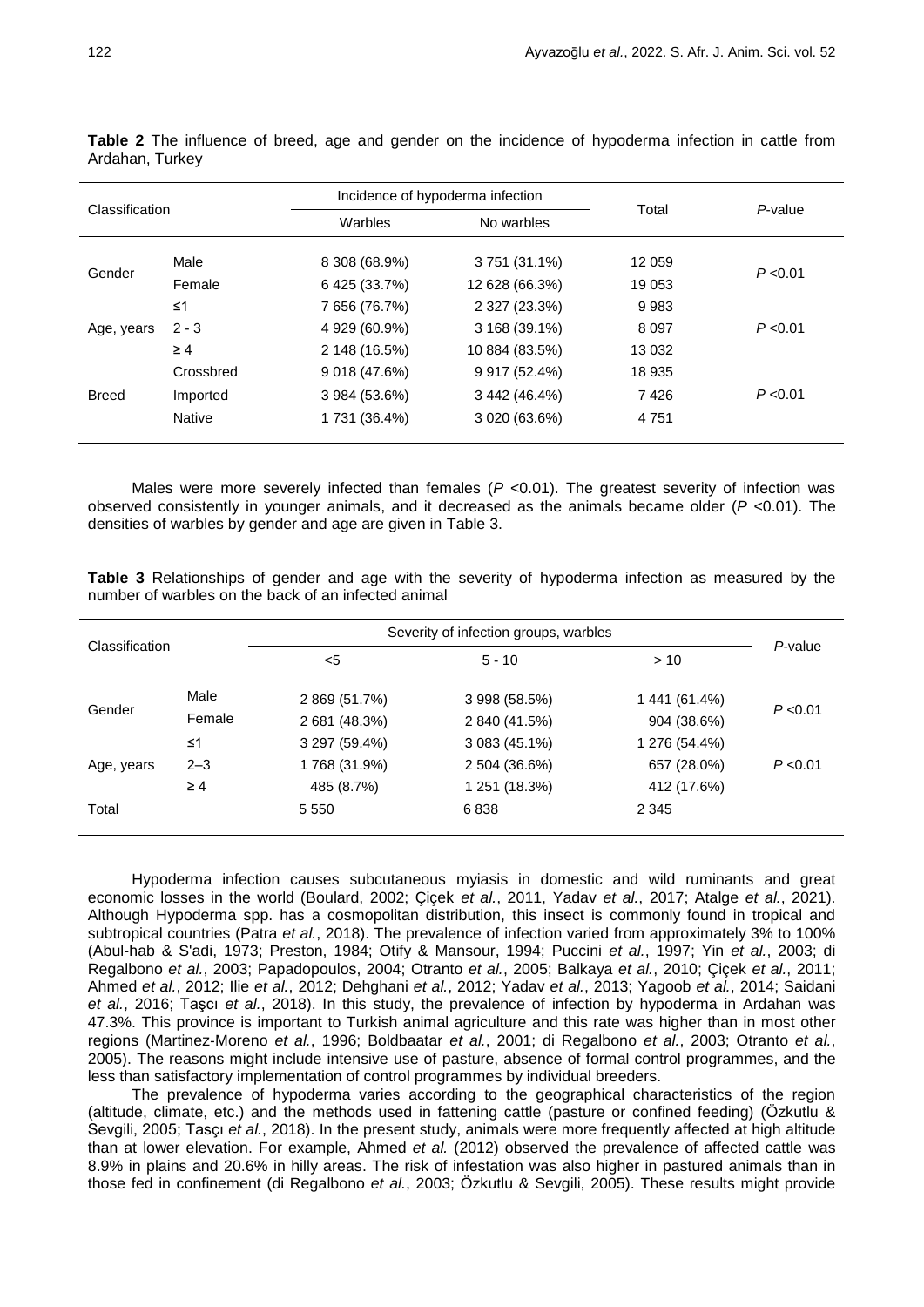insight into the high prevalence of hypoderma infestation in Ardahan where pasture use is intense. Previous studies reported that the average number of larvae – and hence the severity of infestation – varied between 5.1 and 13.8 per animal (Sayın *et al.*, 2000; Kara *et al.*, 2005; Karatepe & Karatepe, 2008; Taşcı *et al.*, 2018). The number of larvae per animal in the present study (8.2) fell within this range.

Although the prevalence of hypoderma infestation varied with gender in the present study, previous results were conflicting. Higher rates of infestation were found in females (Şimşek *et al.*, 2008, Balkaya *et al.*, 2010; Çiçek *et al.*, 2011) and in males (Kara *et al.*, 2005; Tasçı *et al.*, 2018). These results might be attributable to differences in management. In Ardahan, males are commonly pastured, and females are kept indoors for milk production.

Animals less than one year old were reportedly infested more frequently (Saidani *et al.*, 2016; Kara *et al.*, 2005; Khan *et al.*, 2006) and with greater severity (Kara *et al.*, 2005, Taşcı *et al.*, 2018) than older animals. The observation that infestation decreased with age might be explained by a degree of immunity developing with age and resistance to the disease increasing (Panadero *et al.*, 2009). Thus, whereas seroprevalence tended to increase with age, the true prevalence and number of larvae under the skin of the back decreased with age.

The prevalence of hypoderma infestation varied according to breed (Saidani *et al.*, 2016). Higher seropositivity was found in Brown Swiss and Brown Swiss crosses than in Simmental and Simmental crosses on the Kars Plateau of Turkey (Taşcı *et al.*, 2018). The present finding that imported breeds had a higher incidence of warbles than the native breeds might be attributable to the local adaptation of the latter animals.

Interviews with the owners of the animals revealed that warbles affected the value of the hide. Hassan *et al.* (2010) reported losses in liveweight and milk production by dairy cows as additional sources of loss that could be attributed to hypoderma. In addition, the activities of flies and larvae cause discomfort and injuries resulting in lower animal welfare. The mean price of a hide infested with hypoderma larvae was reduced by US\$ 0.59/kg. With the average weights of hides being 10 kg, 15 kg and 20 kg for one-year-old animals, two-year-old animals, and animals three years old and over (Taşcı, 2018), the economic value of losses because of hide defects was estimated to be US\$114 188  $[(10 \times 7 \cdot 656 \times 0.59) + (15 \times 4.929 \times 0.59) +$  $(20 \times 2 \text{ 148} \times 0.59)$ ] (US\$ 1 = 13.56 Turkish lira in February 2022. In 2011, skin-related loss in the value of cattle in Afyon was calculated as US\$12 192 per year (Çiçek *et al.*, 2011) and in a study in Kars in 2018, the annual loss attributable to hide damage was US\$113.000 (Taşcı *et al.*, 2018). In other countries, the annual economic loss due to hypoderma infestation has been estimated at US\$22.8 million in Pakistan (Khan *et al.* 2006), US\$ 119 million in Greece and US\$11.5 million in Italy (Macchioni, 1984).

### **Conclusions**

Considering the attitude of cattle farmers in Ardahan preventive medicine practices seemed to be avoided, insecticides were not applied regionally but on an enterprise basis, and that at the time of study there was no regular protection control programme. Although the prevalence of hypoderma infestation should be lower, it was higher than in the western region of Turkey and many European countries. Therefore, timely vaccination and the use of effective control strategies were imperative to limit economic losses. Training programmes for education producers about the effects of hypoderma infestation are of vital importance in protecting animal welfare.

#### **Authors' Contributions**

CA (ORCID: 0000-0003-2064-0657) conceptualization, methodology, writing and original draft preparation; ŞK (ORCID: 0000-0003-3727-8893) data collection, methodology and review; PAD (ORCID: 0000-0002-7010-0475) analysis, writing, review and editing.

#### **Conflict of Interest Declaration**

The authors declare that they have no conflicts of interest relative to the content of this paper.

#### **References**

Abul-hab, J. & S'adi, A., 1973. Seasonal occurrence of Hypoderma spp. (Diptera: Oestridae) warble flies on cattle in Baghdad area. Iraqi Bull. Endemic Dis. 14, 73-81.

- Ahmed, H., Afzal, M.S., Mobeen, M. & Simsek, S., 2016. An overview on different aspects of hypodermosis: Current status and future prospects. Acta Tropica 162, 35-45. https://doi.org/10.1016/j.actatropica.2016.05.016
- Ahmed, H., Khan, M.R., Panadero-Fontan, R., Sandez, C.L., Iqbal, M.F., Naqvi, S.M.S. & Qayyum, M., 2012. Geographical distribution of hypodermosis (*Hypoderma* spp.) in Northern Punjab, Pakistan. Kafkas Univ. Vet. Fak. 18 (Suppl. A), 215-219.
- Atelge, M., Inci, A., Yildirim, A., Sozdutmaz, I. & Adler, P.H., 2021. First molecular characterization of hypodermin genes of Hypoderma bovis and serodiagnosis of bovine hypodermosis with recombinant hypodermin C antigen and a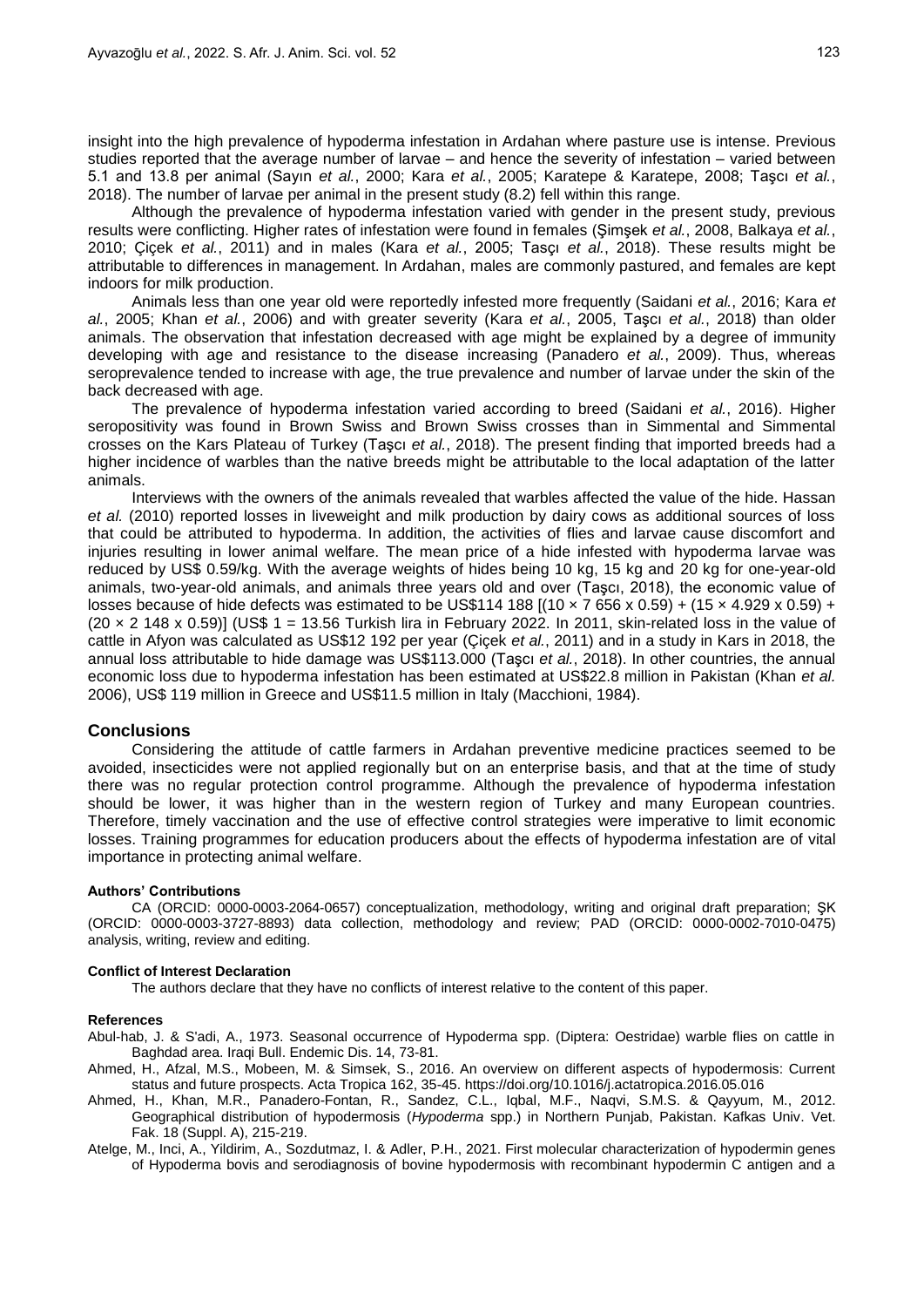synthetic peptide containing its linear B-cell epitope. Vet. Parasitol. 292, 109394. DOI: 10.1016/j.vetpar.2021.109394

- Ayvazoğlu, C. & Demir, P., 2020. Türkiye'deki Hayvancılık Sektöründe Ardahan İlinin Yeri ve Önemi: SWOT Analizi ile Genel Bir Bakış. Ardahan Değerlemeleri - 2: Değerler, Potansiyeller ve Yaklaşımlar, Nobel Akademik Yayıncılık 1, 359-372.
- Balkaya, I., Simsek, S. & Saki, C.E., 2010. A serological and molecular survey of cattle hypodermosis in east-Turkey. Vet. Parasitol. 173(3-4), 287-291. https://pubmed.ncbi.nlm.nih.gov/20724076/
- Boldbaatar, D., Xuan, X., Kimbita, E., Huang, X., Igarashi, I., Byambaa, B., Battsetseg, B., Battur, B., Battsetseg, G., Batsukh, Z. & Mikami, T., 2001. Detection of antibodies to *Hypoderma lineatum* in cattle by Western blotting with recombinant hypodermin C antigen. Vet. Parasitol. 99(2), 147-154. DOI: 10.1016/s0304-4017(01)00457-5
- Boulard, C., 2002. Durably controlling bovine hypodermosis. Vet. Res. 33(5), 455-464. DOI: 10.1051/vetres:2002032
- Cicek, H., Cicek, H., Eser, M., Tandogan, M. & Sarımehmetoglu, H.O., 2011. Prevalence and economic significance of bovine hypodermosis in Afyonkarahisar province of Turkey. Trop. Anim. Health Prod. 43(1), 17-20. DOI: 10.1007/s11250-010-9693-0
- Dehghani, R., Sedaghat, M.M., Esmaeli, N. & Ghasemi, A., 2012. Myiasis among slaughtered animals in Kashan, Iran: Describing a veterinary entomological problem in the tropics. Iranian J. Vet. Sci. Tech. 4(1), 19-28.
- di Regalbono, A.F., Capelli, G., Otranto, D. & Pietrobelli, M., 2003. Assessment of cattle grub (*Hypoderma* spp.) prevalence in northeastern Italy: an immunoepidemiological survey on bulk milk samples using ELISA. Vet. Parasitol. 111(4), 343-350. DOI: 10.1016/s0304-4017(02)00387-4
- Hall, M. & Wall, R., 1995. Myiasis of humans and domestic animals. Adv. Parasitol. 35, 257-334. https://doi.org/10.1016/S0065-308X(08)60073-1
- Hassan, M., Khan, M.N., Abubakar, M., Waheed, H.M., Iqbal, Z., Hussain, M., 2010. Bovine hypodermosis—a global aspect. Trop Anim Health Prod. 42, 1615-1625 DOI 10.1007/s11250-010-9634-y
- Ilie, M.S., Imre, M., Hotea, I., Imre, K., Sorescu, I.D., Andrei, S., Onita, P., Oprescu, I., Morariu, S., Mihali, C. & Darabus, G. H., 2012. Prevalence of Hypoderma infestation in deer in western Romania. Luc. Sti. Med. Vet. XIV (3).
- Kara, M., Arslan, M.O. & Gicik, Y., 2005. The prevalence of bovine hypodermosis in Kars province, Turkey. Trop. Anim. Health Prod. 37(8), 617-622. DOI: 10.1007/s11250-005-4291-2
- Karatepe, M. & Karatepe, B., 2008. Hypodermosis in cattle slaughtered in Nigde province, Turkey. Trop. Anim. Health Prod. 40(6), 383-386. DOI: 10.1007/s11250-007-9114-1
- Kettle, D.S., 1990. Medical and veterinary entomology. CAB International, Oxon, UK., 267-273.
- Khan, M.N., Iqbal, Z., Sajid, M.S., Anwar, M., Needham, G.R. & Hassan, M., 2006. Bovine hypodermosis: Prevalence and economic significance in southern Punjab, Pakistan. Vet. Parasitol. 141(3-4), 386-390. DOI: 10.1016/j.vetpar.2006.05.014
- Macchioni G., 1984. Economic aspects of control of bovine hypodermosis in Italy. A symposium on warble fly control in Europe. Brussels, Belgium. 16-17 SeptembeR 1982.
- Martinez‐Moreno, J., Reina, D., Navarrete, I., Jimenez, V., Martinez‐Moreno, A. & Hernandez, S., 1996. Epidemiological survey of hypodermosis in western Spain. Vet. Rec. 139(14), 340-343. DOI: 10.1136/vr.139.14.340
- Merhan, O., Taşçı, G.T., Bozukluhan, K. & Aydın, N., 2020. Determination of oxidative stress index and total sialic acid in cattle infested with Hypoderma spp. Kafkas Üniversitesi Veteriner Fakültesi Dergisi, 26(5), 633-636.
- Oğuz, B., 2013. Sığırlarda Hypodermosise sebep olan türlerin sitokrom oksidaz I gen dizilerinin PCR-RFLP tekniği ile araştırılması. Türkiye Parazitoloji Dergisi, 37(3), 190-194.
- Otify, Y.Z. & Mansour, N.K., 1994. Hypodermatosis among animals furnishing meat production in Green Mountain-Libya. Assiut Vet. Med. J. 32, 54-54. https://avmj.journals.ekb.eg/article\_185556\_48d8b2ed90eec06e424099b0fb96eed3.pdf

Otranto, D., Traversa, D., Tarsitano, E. & Stevens, J., 2003. Molecular differentiation of *Hypoderma bovis* and *Hypoderma lineatum* (Diptera, Oestridae) by polymerase chain reaction-restriction fragment length polymorphism (PCR-RFLP). Vet. Parasitol. 112(3), 197-201. DOI: 10.1016/s0304-4017(02)00418-1

- Otranto, D., Zalla, P., Testini, G. & Zanaj, S., 2005. Cattle grub infestation by Hypoderma sp. in Albania and risks for European countries. Vet. Parasitol. 128(1-2), 157-162. DOI: 10.1016/j.vetpar.2004.11.016
- Özkutlu, Z. & Sevgili, M., 2005. Seroprevalence of hypodermatosis in cattle in the province of Sanliurfa (Turkey). Turkiye parazitolojii dergisi, 29(4), 275-279.
- Panadero R., Dacal V., López C., Vázquez L., Cienfuegos S., Díaz P., Morrondo P. & Díez-Baños P., 2009. Immunomodulatory effect of *Hypoderma lineatum* antigens: In vitro effect on bovine lymphocyte proliferation and cytokine production. Parasite Immunol. 31, 72–77. DOI: 10.1111/j.1365-3024.2008.01072.x
- Papadopoulos, E., 2004. Hypodermosis in Greece. Chin. J. Vet. Parasitol. 12:20-23.
- Patra, G., Behera, P., Das, S.K., Ghosh, S., Biswas, P., Kumar, A., Lalnunpuia, C., Lalchhandama, C., Alam, S.S. & Bhagawati, J., 2018. Bovine hypodermosis: A review. Int. J. Adv. Agric. Res. 6, 18-29.
- Preston, J.M., 1984. Avermectins: New molecules for use in warble fly control. In: C, Boulard & H. Thornberry (eds). Warble fly control in Europe: A symposium in the EC Programme of Coordination of Research on Animal Pathology, Brussels, 16-17 September 1982. A.A. Balkema, Rotterdam. Pp. 17-20.
- Puccini, V., Giangaspero, A., Papadopulos, E. & Himonas, C., 1998. Research on goat warble fly infestation in Italy and Greece. In: Improvements in control measures for warble flies in livestock. COST 811, Tours, France, 5-7 June 1998.
- Saidani, K., Lopez-Sandez, C., Diae-Fernandez, P., Morrondo-Pelayo, M.P., Diez-Banos, P., Benakhla, A. & Panadero-Fontan, R., 2016. Effect of climate on the epidemiology of bovine hypodermosis in Algeria. Kafkas Univ. Vet. Fak. 22, 147-154.